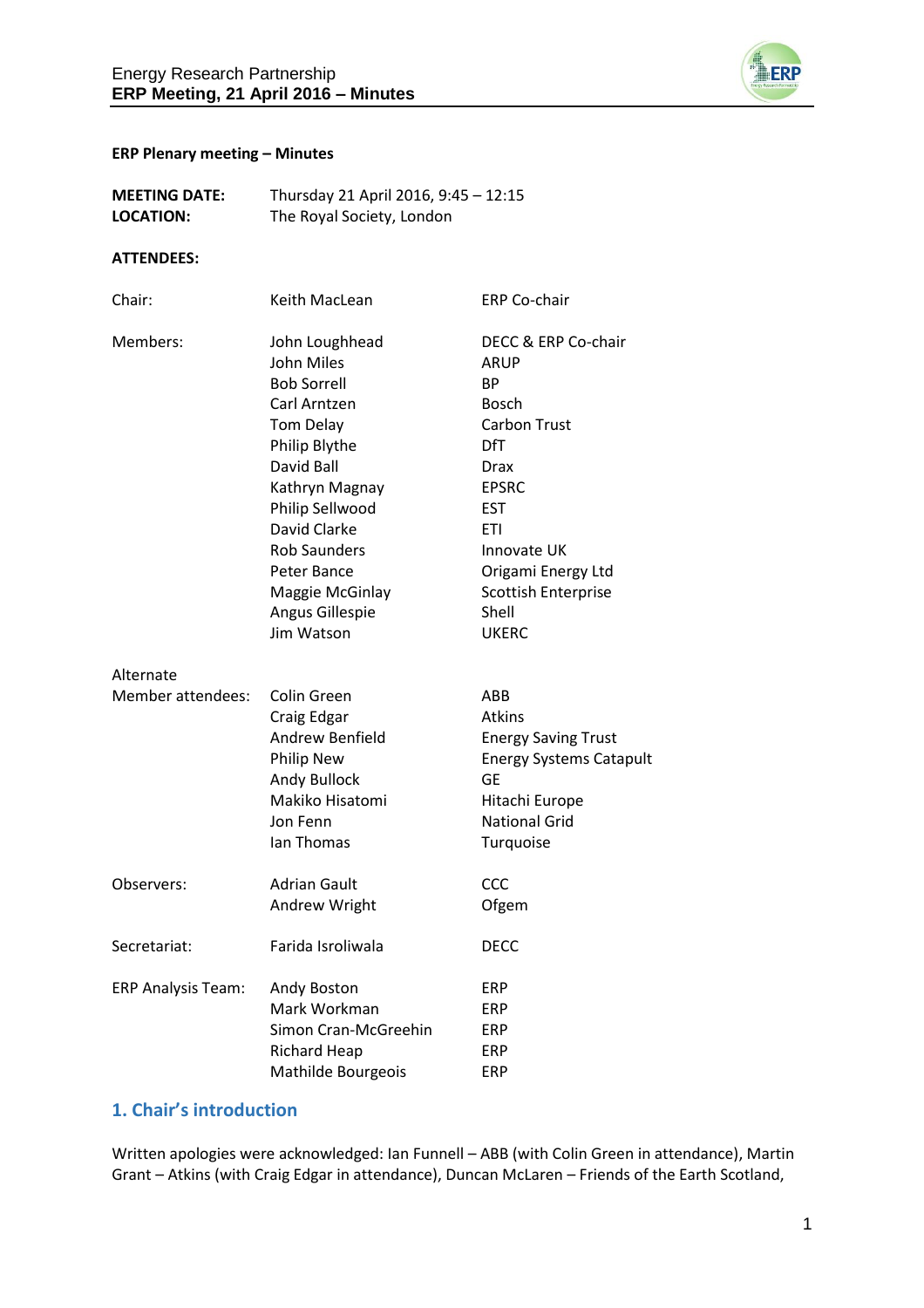

Derek Grieve – GE (with Andy Bullock in attendance), Masao Chaki – Hitachi (with Makiko Hisatomi in attendance), David Wright – National Grid (with Jon Fenn in attendance), Neville Jackson – Ricardo, Nick Winser – Royal Academy of Engineering, Marta Smart – SSE, Ali Naini (with Ian Thomas in attendance), Prof Julian Allwood – University of Cambridge, Ron Loveland – Welsh Government.

Changes to membership were noted as: Ian Funnell, who is now the representative for ABB - replacing Stephen Trotter. Apologies were noted from Ian Funnell for the April 2016 plenary meeting. David Ball who is now the representative for Drax - taking over for Peter Emery, was welcomed for the first time.

The Chair noted that ERP wished to pay tribute to Sir David MacKay who recently passed away following a battle with cancer, and that it had been a real honour and privilege to work with him.

As notified prior to the meeting, Martin Grant (ERP Member for Atkins) had expressed an interest in taking over the Industry Co-Chair role, and in the absence of any objections from members, his appointment was formally ratified by show of hands.

The minutes of the January 2016 meeting were approved with no amendments from members.

The key objectives of the plenary meeting were outlined as follows:

- **I.** Presentation from Philip New, CEO of Energy Systems Catapult (ESC) on ESC Business Plan.
- **II.** Consider and discuss ERP's future structure.
- III. Agree the new project initiation document for "Future of Electricity Utilities"
- **IV.** Consider and discuss ERP Project Themes for 2016**.**

# **2. Energy Systems Catapult (ESC) Draft Business Plan**

The Chair welcomed and introduced guest speaker Philip New (CEO, ESC). First, Rob Saunders (Innovate UK) spoke briefly about the innovation landscape: Catapults were put in place by Innovate UK to help businesses bring products to market, by linking them to finance, partners, etc. ESC is part of a second wave of Catapults, announced two years ago. It is underway with a business plan awaiting approval.

Philip New highlighted how ESC planned to support innovation over next 10 to 20 years. He noted the UK's energy system works well, but a stronger understanding of the totality of the system is needed. Many opinions and options are offered for the future system, but little consensus or evidence to support any decisions. Pressures include: top-down change due to climate change; bottom-up change due to customers' mistrust of big companies; and, use of data, new technologies and investment approaches. He recognised that the UK is well-advanced in making markets work, but struggles with market breakthrough and commercialisation.

ESC emphasis is on:

- Building a stronger consensus on UK transition pathways;
- Helping SMEs get innovation to markets by accelerating commercialisation;
- Enabling developers to understand how their innovations could fit the whole system: the ESC could develop a virtual whole system, and could provide an endorsement for products.
- Enabling capability to deliver large-scale testing in the real world, for feedback from users.

It will achieve this by:

Supporting innovators, especially the high-potential players.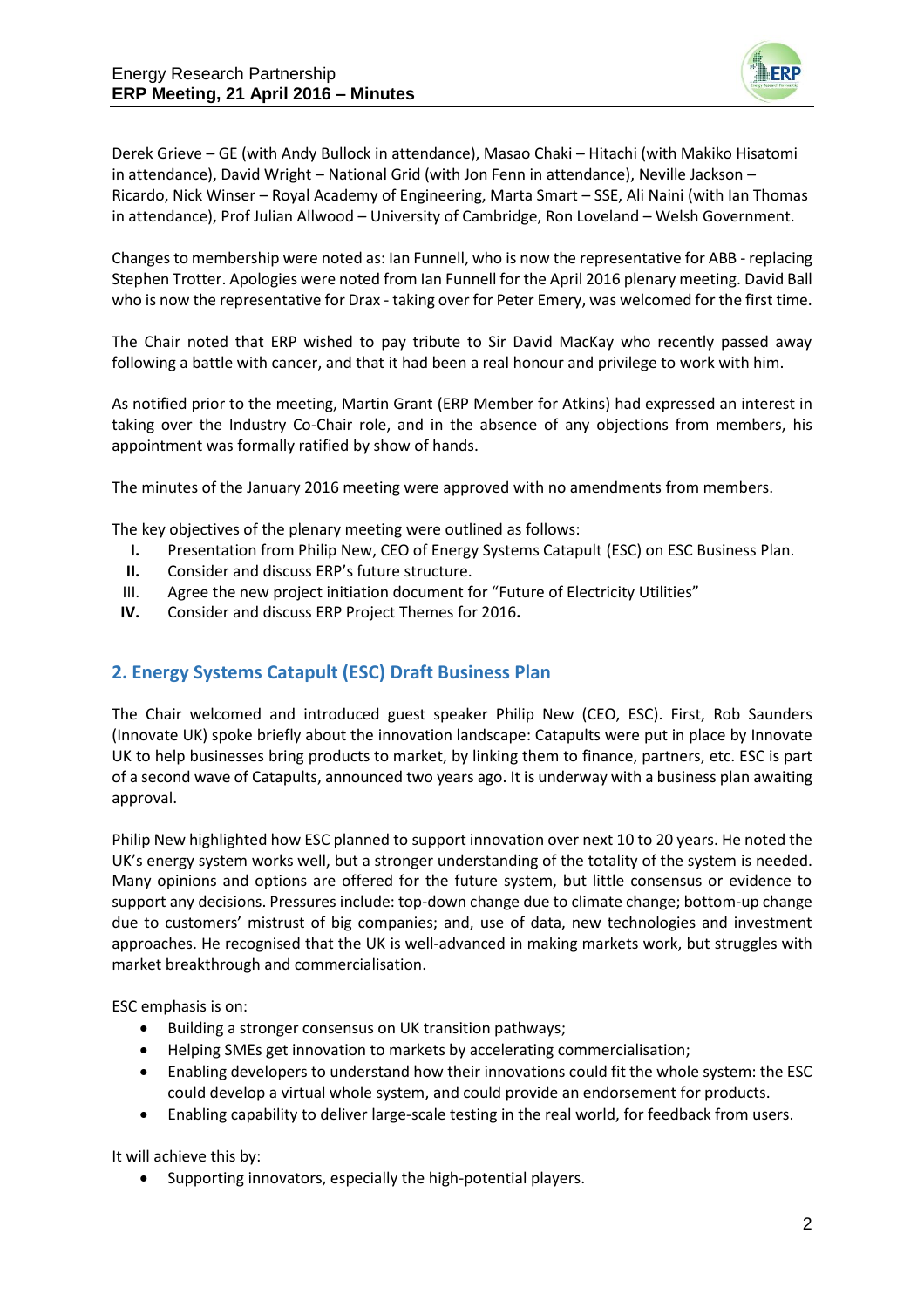

- Building an Energy Knowledge Exchange: collective working to make data more accessible.
- Providing co-ordination between UK's energy test facilities: enabling developers to undertake tests, especially multi-vector; providing financial products to aid access for small companies.
- Building tools to understand what future architectures might work, and how each technology/system could fit into the wider system -e.g. ETI's Smart Systems and Heat (SSH).

Building capability to deliver large-scale real-world test environments (delivered not by the ESC but by others), to test how users respond to demonstration projects. ESC would have a robust social sciences capability. Demonstration at three levels: component testing, systems integration, and realworld demonstration.

Comments and questions from members included:

- Whether the ESC could add value in strategic modelling given the similar work of other organisations with expert modelling teams and the ERP's analysis function. The speaker confirmed that the ETI's ESME modelling capability would be very helpful for ESC's aims, and that the complementarity with ERP would continue to exist. It was clarified that decisions have not been finalised yet as to the future of ETI programmes such as ESME. It was noted that there would not be overlap with ERP analysis because ERP is not a modelling organisation but undertakes secondary research using expertise of others (including its members).
- How much investment ESC would provide to industry via the SSH programme: The speaker stated that the ESC's business model differed slightly from those of other Catapults because the ESC does not offer unique infrastructure services, does not give grants to innovators, and has to attract funding. ESC discretionary money would be used for building context-specific core capabilities (noted earlier re. modelling, etc.). The demonstration platforms would cost tens of £million; ESC would provide pump-prime funds, but would need funds from the government, etc.
- Whether it would be possible (or appropriate) to seek consensus about transition pathways, given that differences arise from lack of evidence, different interpretations, and politics: The speaker acknowledged that a single vision was perhaps not the perfect answer to the situation, but that the ESC wanted to facilitate the conversation. It was noted that markets and regulations are artificial constructs based on the time they were created, and could be changed if that would allow innovation to flourish. So ESC could have a role in drawing together current views on the future of energy policy and technologies, while DECC, National Grid and Ofgem needed to work with the outputs; this fitted with work by DECC and Ofgem about whole-system costs of making changes to the sector.
- The importance of consumer insight: The speaker noted that it was a work in progress, and that data would come from large demonstration projects: SSH already has four social scientists who worked on feedback from home retrofits and home energy control systems.
- The need for a future system to be reliable and robust (like the system that we have inherited): The speaker emphasized the need for resilience is a key requirement, and that innovation had to work within constraints. It was noted that resilience was discussed at the recent ERP Energy Storage workshop, and it was asked how the existing Transport Systems Catapult would work with the ESC. The speaker noted that there were other energy-related Catapults (Offshore Catapult, Transport Catapult, etc.) and that the ESC was not going to be a deep expert on any one area but rather would seek to facilitate change. As an example with transport there was a need to be aware of changes in technologies, modality, etc. and how these affected the system.

The Chair thanked Philip New for presenting, and the members for their questions and comments, and ended the session.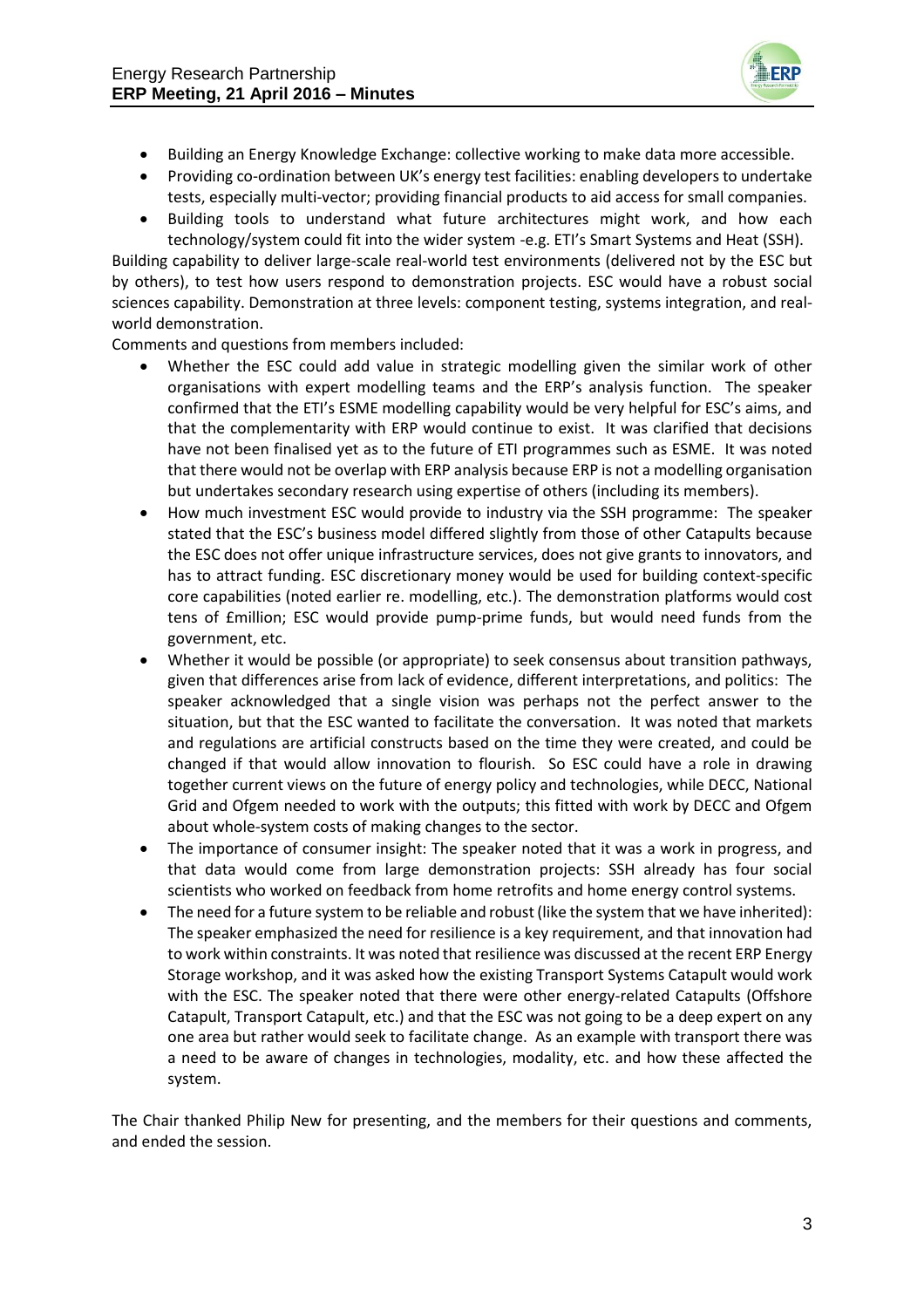

## **3. ERP Structure and Future**

The Chair called on John Loughhead (DECC, ERP Co-Chair) to introduce the session. John Loughhead provided some background: after more than 10 years of existence, ERP had evolved from just a regular meeting of key actors to having a modest analysis capability informing its work. It now operated within a very different world and objectives, a government with changed motivations and a challenging financial situation. After last year's Spending Review gave innovation a good settlement and DECC innovation budget was doubled, there is now a requirement to ensure public sector innovation is cohesive, aligned with policy objectives, and has a simpler understandable structure reducing overlaps. To achieve this it is proposed (subject to ministerial approval), to set up a new innovation Strategic Board which will report to the inter-departmental ministerial group for clean growth (a body organised by the Cabinet Office). This will need support from two external advisory functions:

- A strategic analytical and modelling capability. This could be provided by key staff from ETI who are currently in discussions about performing this role from within the Energy Systems Catapult (ESC)
- A challenge and advice function informed by industry and other key players. This could be the space ERP occupies going forward.

The above simplifies the structure, and in a supportive role to the innovation strategy board, ERP could advise, undertake specific studies, as well as continuing its member-led programme of projects. Members were asked to consider whether they would like ERP to provide these services, drawing on its broad-based community of stakeholders and hence set of evidence? John made it clear that it is up to members to consider this and decide whether they want that role, government wasn't saying ERP had to take this on, if members wanted something different or to discontinue ERP that was perfectly valid.

Andy Boston (Analysis Team) presented an initial overview of a proposal for the next consortium agreement based on what members said when meeting with him. Of the 27 members that Andy had met 19 were likely to continue, with only 2 being likely to leave (the remainder were undecided) which gave a good basis for making a proposal. The plenary received very positive feedback, most asking for it to remain unchanged. It was valued for its networking opportunities, range of topics, openness and well-managed structure of discussion. There were concerns over the size which was felt to be too large by some and at the upper limit by most. However in tension with that the broad membership of ERP was highly valued and suggestions were made about additional members or sectors that should be invited to join. There was also a concern expressed by a small number of members that the seniority of attendees had dropped from being mostly Board members to one or two levels below. Looking forward most members were open to change in the way ERP was structured or how it operated, but stressed the importance of maintaining its distinctiveness, independence of programme and ability to critique all actors in the innovation chain.

Andy presented a timeline should members want to continue on a similar basis with the services of the current Analysis Team. The key requirement was for contracts to be signed by end of September to avoid Imperial (their employer) making them redundant or finding new roles for them. Given that it would take a few months to draft a new agreement and iterate with all parties it was recognised that this was a very tight programme and driving to this may stifle a proper discussion about ERP's role. Therefore consideration would have to be given to a temporary arrangement to retain the services of the Analysis Team until the final agreement could be put in place.

The ensuing discussion included the following comments, questions and responses: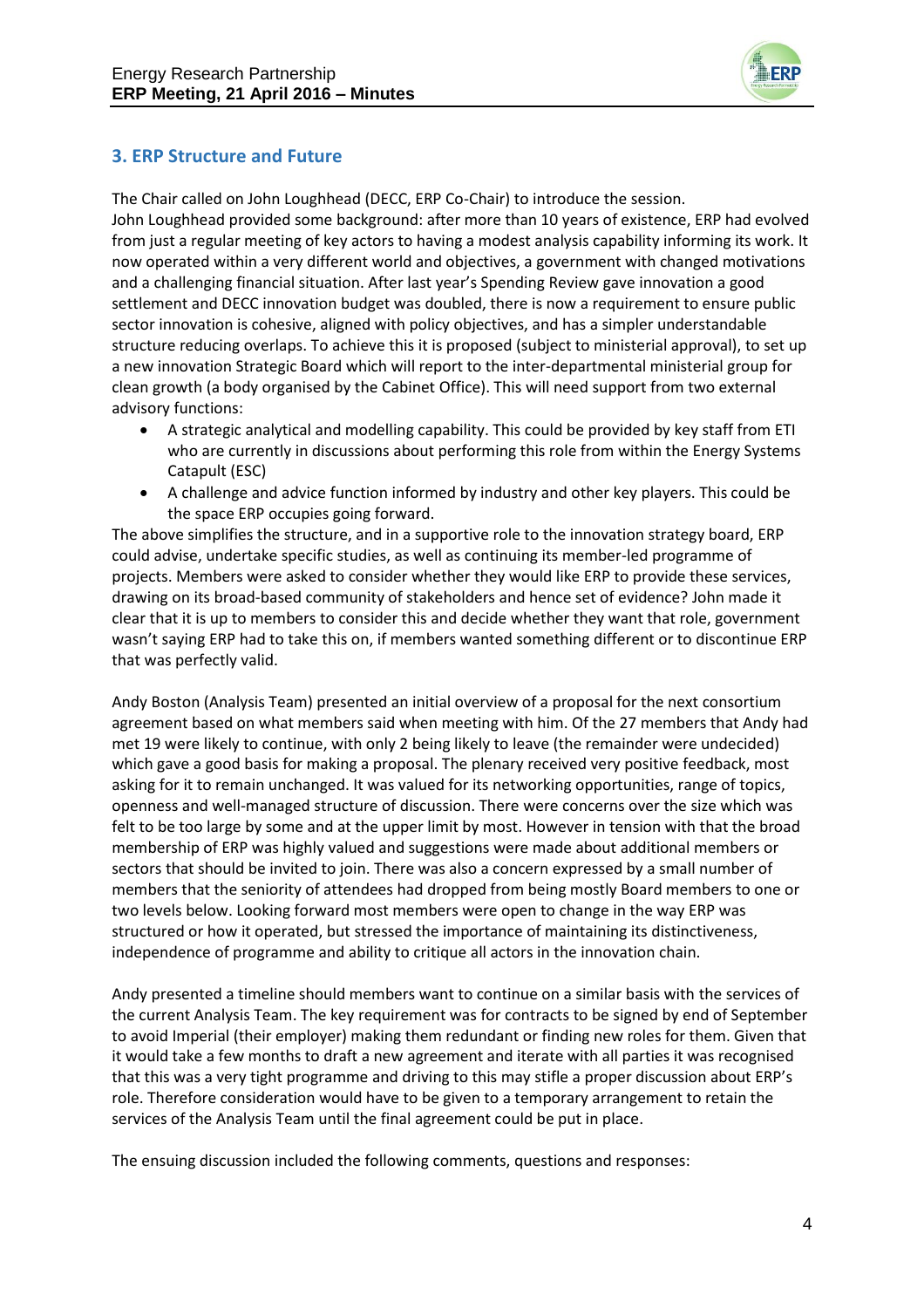

- The importance of ERP was rooted in its independent debate and challenging role; would coming closer to DECC impact negatively the credibility based on that very independence?
- The paper circulated before the plenary meeting was seen as the status quo and a number of members were disappointed with a "steady as she goes" proposal. However the paper was not able to reference any of the information just given by John (which has not been agreed by ministers yet) so looked less exciting than the future could potentially be.
- ERP could have significantly more impact leveraging members' resources more fully. Complex analysis is not something we are resourced for and geared up to do - ERP's main role being a challenge function. A number of members expressed support for ERP embracing this broader challenge function, one or two thought this could be extended not just for government but for other organisations as well, to achieve more significant impact.
- In terms of simplification the reorganisation being proposed by DECC could range from better co-ordination through to complete amalgamation. It was acknowledged that the public sector was inherently complex and included many participants with many valid interests in the sector of energy, contrary to what the industry organisations were used to. The aim was to create a clear line of sight for all these participants, consolidating the approach not the actual organisations.
- Taking on external work as mentioned earlier would be a major departure from current practice.
- The relationship of ERP with ESC is critical for members to understand going forward, in terms of contractual terms and capabilities so this should be clarified as soon as possible. Members need to understand the potential to access (i) the ETI's Strategic Analysis Function (ii) consumer insights, both of which were seen as important for some members. However there is a need to maintain a level of independence, ESC is publically funded and seen as such. ERP could take on the challenge role because of its independence.
- Is there a model for an advisory board that could held us clarify the composition of ERP going forward? It was thought that a clear parallel doesn't really exist now.
- What has not been said was perhaps what exactly ERP was going to do? Do overlaps with ESC still exist?
- If the landscape is boiled down to ESC and ERP it is important they draw on common data with some of the same people too.
- ERP piece is the industry membership helping bringing in the external challenge however what is in it for the industry members: why would they sit here without clear levers or formal influence?
- ERP's role was clearly seen as an advising and challenging organisation, and must be careful to avoid becoming a lobbying organisation.
- For Scottish organisations the differentiators for ERP are its UK wide remit, the engagement of industry and its independence, making it pretty unique and valuable.
- The scope of ERP going forward should be considered, especially the need to include oil and gas.
- ERP should not feel that we should always have a single view on a single topic; rather advice if you believe in A, this is what you would normally say, however if you believe in B, this would be the outcome… There was nothing wrong with recognising uncertainties in solutions going forward. The necessity for ERP to find consensus (which waters down conclusions) could be replaced instead with presenting several stronger views consistent with a value set.

In terms of timescale, there will need to be an offline process going forward with this discussion as there is only one plenary before the September Analysis Team employment deadline. Martin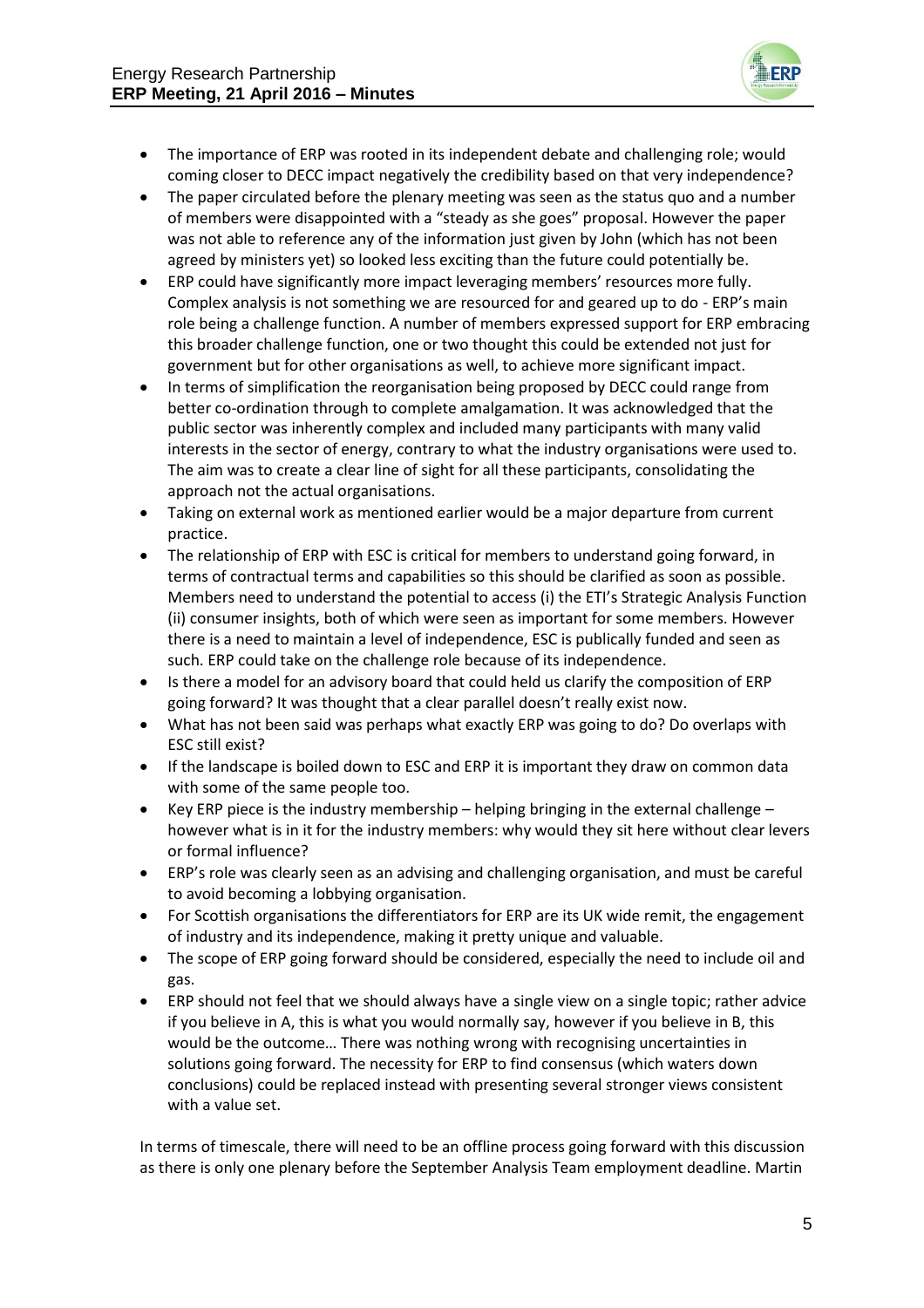

(as co-chair elect), John, and Keith together with Andy, will take this forward with a suggestion that a smaller working group of members could be constituted to help. It was agreed that a timescale connected to Analysis Team employment shouldn't take precedence over finding the correct solution so temporary measures will be considered.

The Chair thanked everyone for their contribution and brought the session to a close.

#### **Action:**

**Ask Members, including those who were not at the plenary meeting, by noon on 11th May to:**

- **Provide any further feedback on the questions presented by John Loughhead.**
- **Let the co-chairs know if they are interested in being involved in the offline working group.**

### **The new industry co-chair, Martin Grant would join this process together with Keith and John to develop the outcome in between plenary meetings.**

Minutes of this item are recorded on a separate document.

## **4. Future of Electricity Utilities – New PID**

The Chair called on Mark Workman (ERP) to present the Project Initiation Document (PID) and project scope for member approval. Key points included:

The [large scale] vertically integrated approach to electricity supply and generation, which was particularly effective as a means to manage risk under the NETA and BETTA market model is being increasingly questioned. The UK and other OECD nations have traditionally relied on large electricity companies to finance, construct and operate large scale generation – historic public sector investment, combined with this have ensured large capacity margins which have aided energy security. Most future energy scenarios appear to assume the continuation of this approach, but can the changing market still deliver the appropriate innovation and deployment of the requisite mix of low carbon, flexible and resilient generation capacity?

Members presented the following comments and questions for consideration in the project:

- Would the project explore different underlying "currencies" e.g. bulk flows in MWh, bundled products, etc., and would the report look backward on previous changes?
- The scope is large and would need significant financial modelling capabilities and access to external resources and non-publicly available reports.
- It is a large research challenge, and should leverage existing work, and should focus on the key output, i.e. the impact on innovation.
- The project is an excellent idea, and should be linked up with ESC.
- The project is interesting, but it could be challenging to develop diverse scenarios without the right tools.
- Similar work has been done by utilities and investors, as the question of whether big utilities will continue was more relevant in the previous decade. So it could be better to ask questions about institutional arrangements, such as: what the future models might be; and who would have what roles (e.g. whether suppliers would continue in the traditional sense).
- The question should be what will be the future business models for energy services delivery. And the project scope is electricity, but in future there will be interconnections between energy vectors and between energy demand sectors.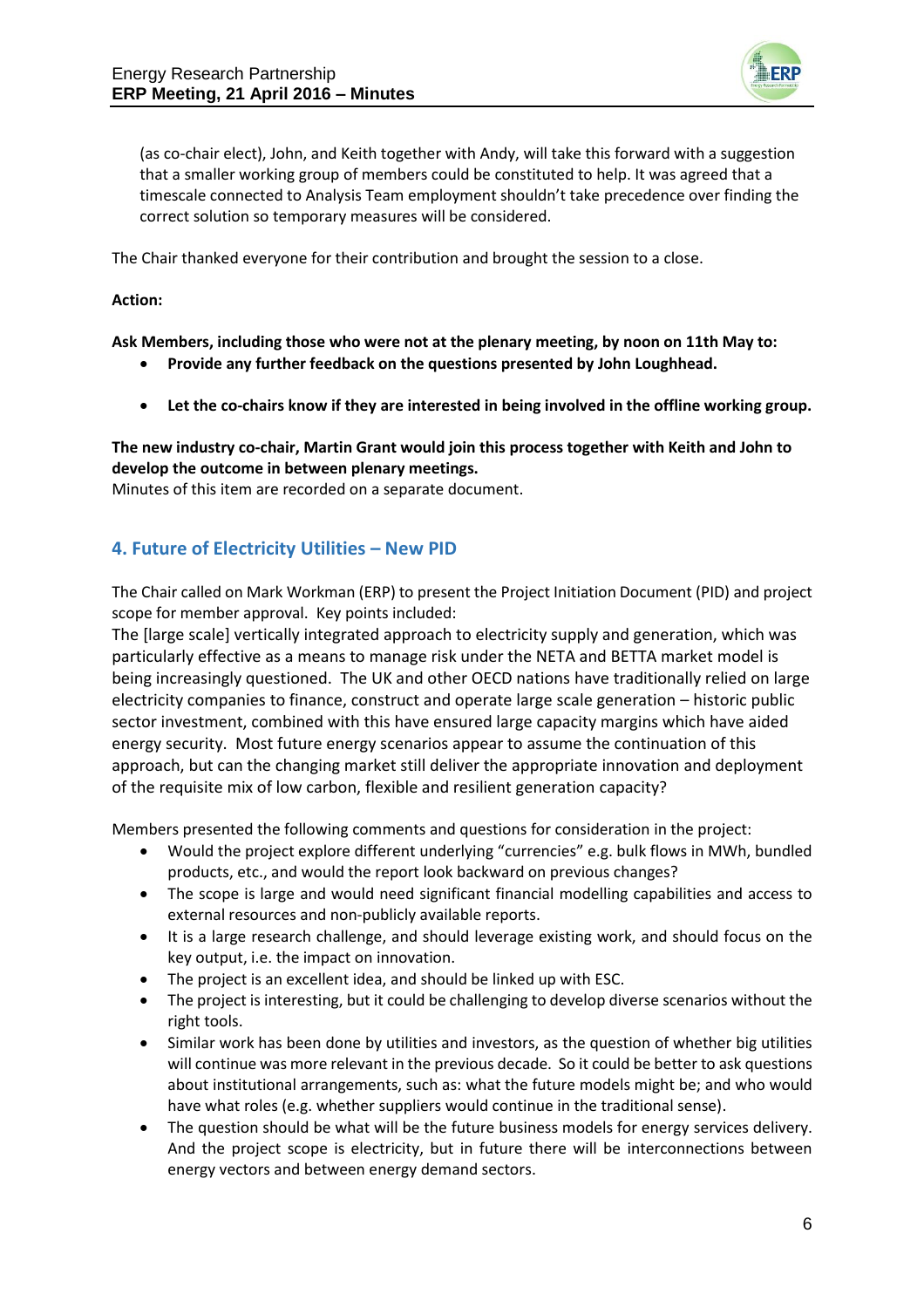

 This is too biased towards doing ERP's own analysis of possible futures for utilities. The project should base itself upon the extensive reviews of utilities futures done by Bloomberg and others, seek insights from utilities members into how realistic they feel them to be, develop from that a few scenarios of what could happen, and then spend most resource on assessing the impact of those on energy innovation practices within utilities or other R&D actors.

The Chair concluded the session by thanking all contributions made, advising that the paper would be amended accordingly before being sent back to members. Mark asked members to suggest contacts for "non-traditional business models" and "far-edge thinkers".

### **Action: Questions raised to be addressed and a revised version of the PID to be circulated for a prompt follow-up from today.**

### **5. Future Work Areas**

The Chair introduced the session by calling on Andy Boston (ERP) to present the suggestions made by members when meeting with him.

Andy started by listing project titles that had some interest and could become projects with a few more expressions of interest. EV's System Integration and Regional Differences were three areas that had support from 4 or 5 members. Transition Pathways and Flexibility II had 5 or 6 members interested and there was some commonality of questions being asked. The hub of both was an exploration of how to get from here to a decarbonised world, taking account of practical constraints.

The most strongly supported project was on heat but no member had suggested where the focus should be. He was awaiting DECC to provide details of what their work about heat had looked into so far.

Comments and feedback were provided by members, and included the following:

- ERP could consider the role of innovation in addressing non-compliance of many buildings against thermal performance regulations;
- For domestic heat and regulations there is limited evidence around performance of existing technologies in buildings, so there could be value in reviewing the evidence base.
- ERP could work with ESC on transition pathways. ETI is already working on transition pathways about how policy is changing under different governments.
- For transport, key topics are: business models for EVs, requiring more information about sales scenarios; and air quality, which is also linked to some heat solutions (some high efficiency solutions reduce GHG but increase  $NO<sub>x</sub>$ ). There was a recent debate at LowCVP about GHG-NO<sub>x</sub> and that ETI might start a project on this.

The Chair concluded the session by thanking for feedback provided by members.

**Action: Any members interested in heat should contact Andy if they have not already expressed an interest. Furthermore any member interested in forming a small group to meet once to define ERP's work programme should also contact Andy. Any resultant PIDs will be issued for next plenary meeting.**